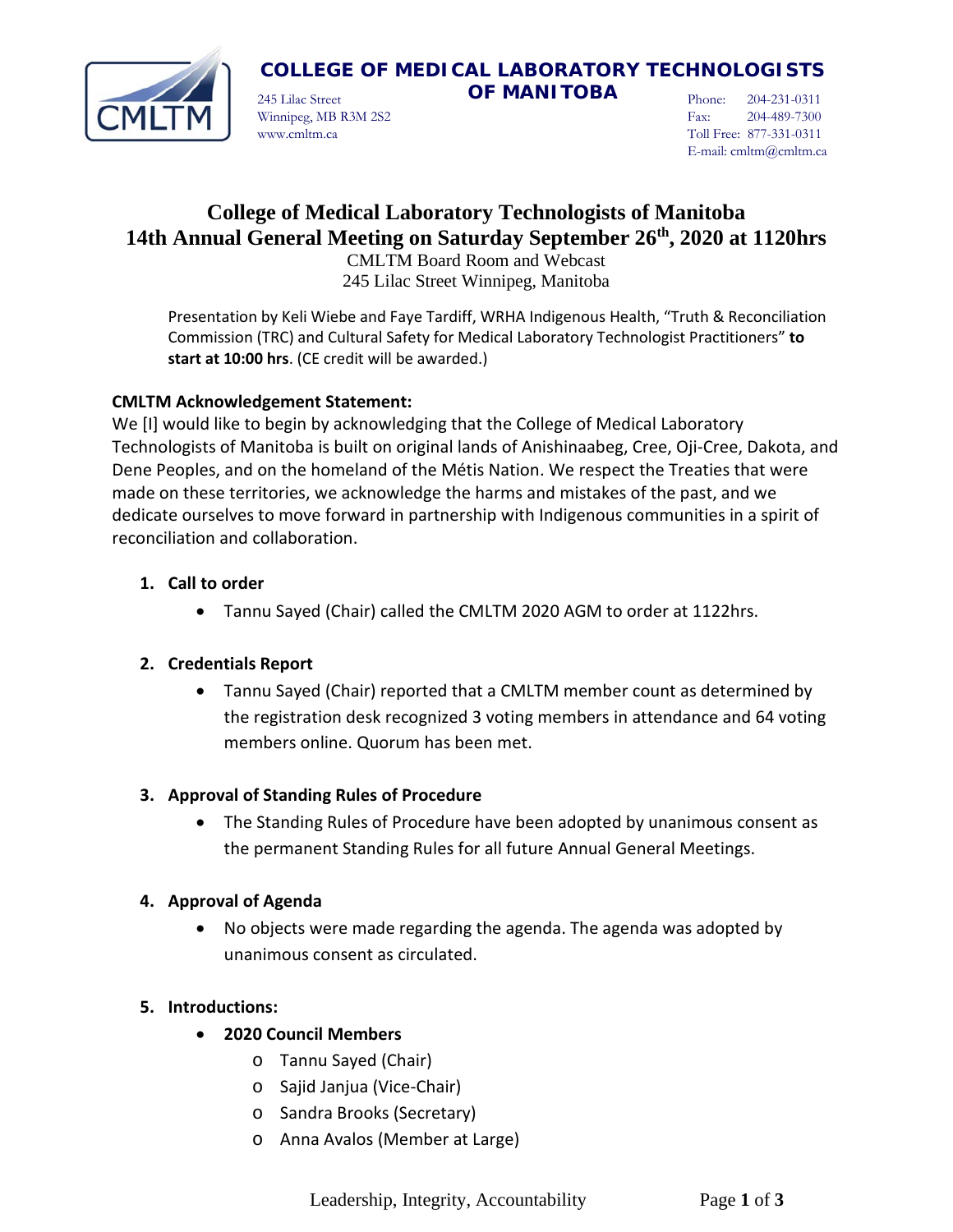

# **COLLEGE OF MEDICAL LABORATORY TECHNOLOGISTS**

245 Lilac Street **OF MANITOBA** Winnipeg, MB R3M 2S2 www.cmltm.ca

Phone: 204-231-0311 Fax: 204-489-7300 Toll Free: 877-331-0311 E-mail: cmltm@cmltm.ca

o Kamran Bashir (Member at Large)

## • **2020 Committee Chairs**

- o Tracey Pronyk-Ward (Board of Assessors)
- o Heather Mauthe (Continuing Competency Committee)
- o Janie McBey (Complaints Committee)
- o Brad Collignon (Inquiry Committee)
- o Kamran Bashir (Nominations Committee)

## • **Public Representatives**

- o Cynthia Rempel-Patrick
- o Rajinder Pal Bhullar (Treasurer)
- o Steven Wu
- **Guests**
	- o Vera Chernecki (Parliamentarian)
	- o Robert Jonuk (Honorary Member)
- **Students**
	- o None
- **Staff**
	- o Adam Chrobak (Registrar/CEO)
	- o Tricia VanDenakker (Deputy Registrar)
	- o Janelle Baril (Administrative Assistant)

## **6. Introduction of Parliamentarian**

• Vera Chernecki will act as the 2020 AGM Parliamentarian.

## **7. Introduction of Scrutineers**

- Adam Chrobak (Registrar/CEO) will carry out the scrutineer's duties online.
- **8. Chair's Address**
	- Tannu Sayed (Chair) addressed the membership.
- **9. Registrar's Report**
	- Adam Chrobak (Registrar/CEO) addressed the membership.
- **10. 2019 Annual General Meeting Minutes (previously approved by Council and circulated)**
	- There were no questions from the floor regarding the 2019 AGM minutes.